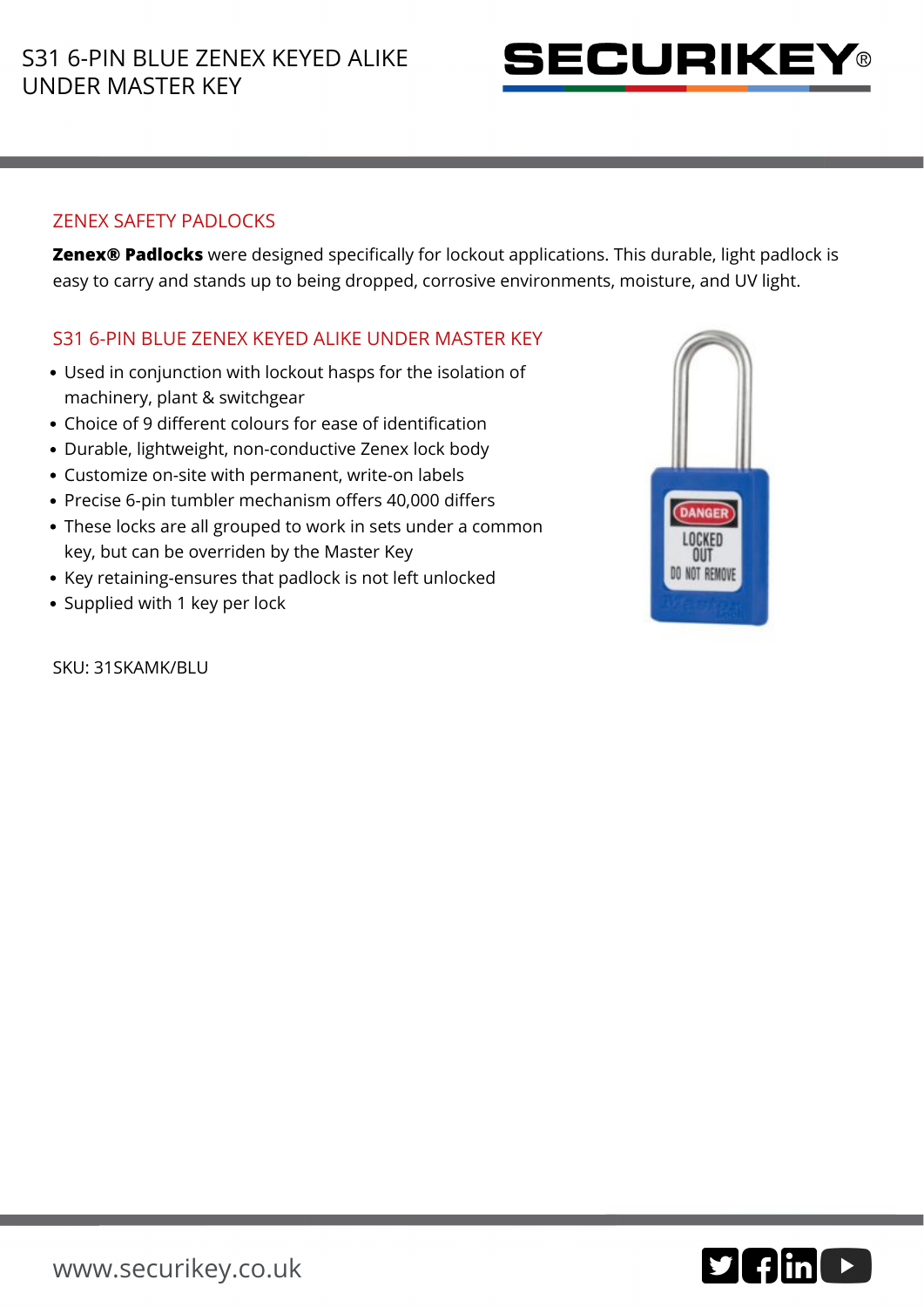

## ADDITIONAL INFORMATION

| Weight                                        | 0.095 kg          |
|-----------------------------------------------|-------------------|
| <b>Dimensions</b>                             | 35 (W) mm         |
| <b>Shackle Diameter</b>                       | 4.7 <sub>mm</sub> |
| <b>Vertical Shackle</b><br><b>Clearance</b>   | 38mm              |
| <b>Horizontal Shackle</b><br><b>Clearance</b> | 16mm              |
| <b>Body Width</b>                             | 35mm              |

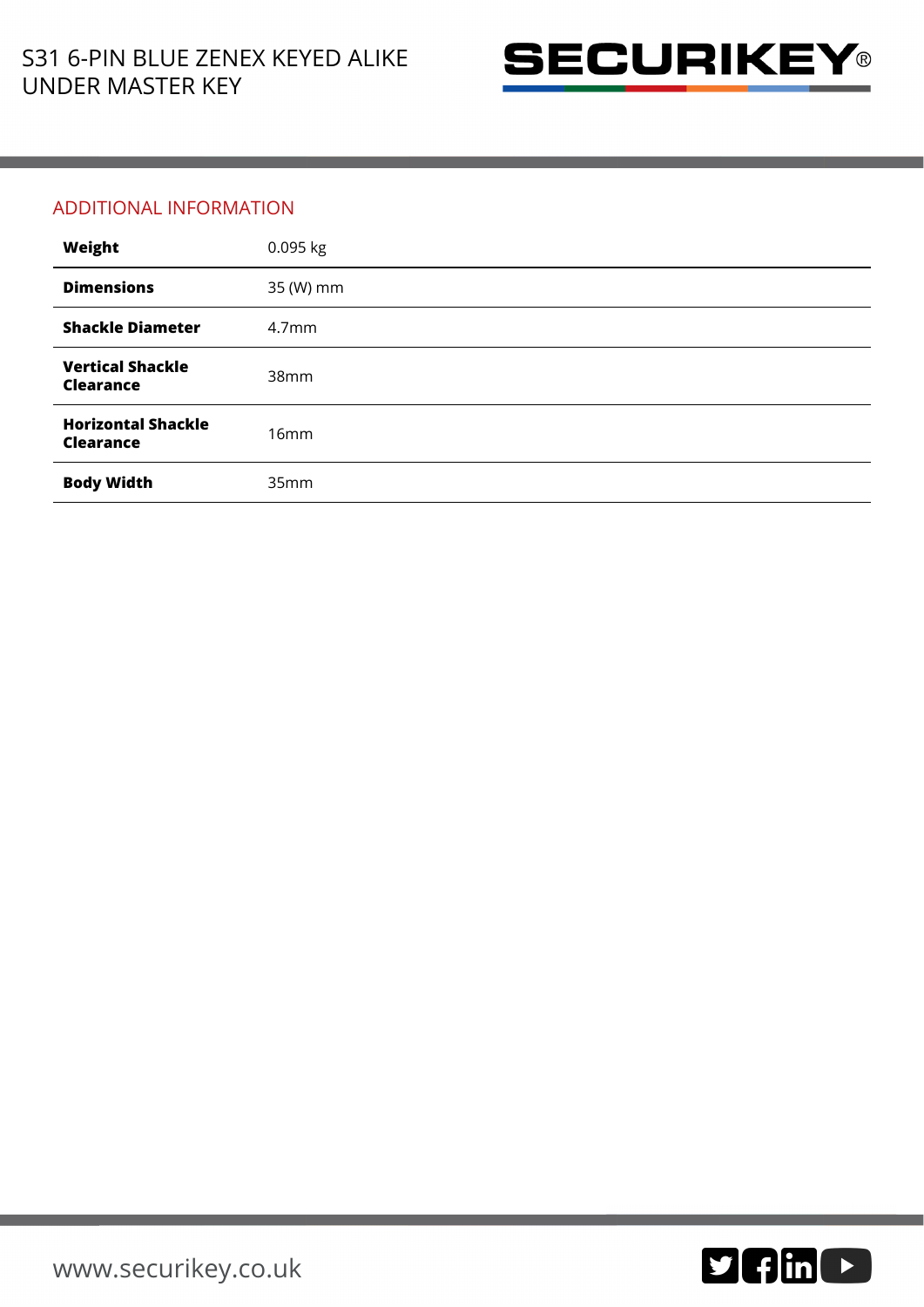

## S31 6-PIN BLUE ZENEX KEYED ALIKE UNDER MASTER KEY IMAGES



S31 Safety Padlock Colour Variations